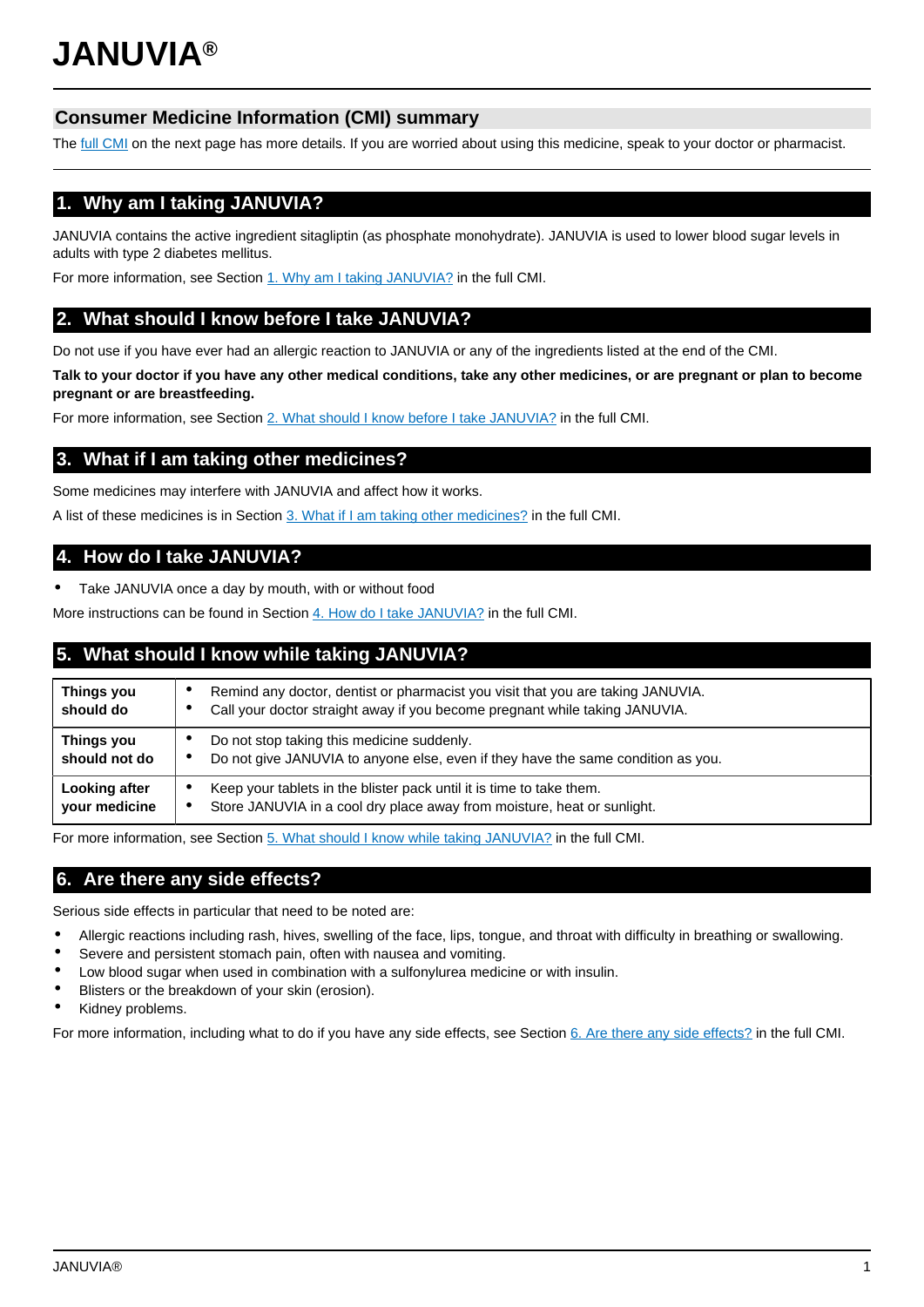## <span id="page-1-0"></span>**Consumer Medicine Information (CMI)**

This leaflet provides important information about taking JANUVIA. **You should also speak to your doctor or pharmacist if you would like further information or if you have any concerns or questions about taking JANUVIA.**

**Keep this leaflet with the medicine.**

**You may need to read it again.**

**Where to find information in this leaflet:**

- [1. Why am I taking JANUVIA?](#page-1-1)
- [2. What should I know before I take JANUVIA?](#page-1-2)
- [3. What if I am taking other medicines?](#page-1-3)
- [4. How do I take JANUVIA?](#page-1-4)
- [5. What should I know while take JANUVIA?](#page-2-0)
- [6. Are there any side effects?](#page-2-1)
- [7. Product details](#page-2-2)

## <span id="page-1-1"></span>**1. Why am I taking JANUVIA?**

#### **JANUVIA contains the active ingredient sitagliptin.**

JANUVIA is a member of a class of medicines you take by mouth called DPP-4 inhibitors (dipeptidyl peptidase-4 inhibitors) that lowers blood sugar levels in adults with type 2 diabetes mellitus.

**JANUVIA is used to lower blood sugar levels in adults with type 2 diabetes mellitus. Januvia can be used alone or in combination with certain other medicines that lower blood sugar along with a recommended diet and exercise program.**

## <span id="page-1-2"></span>**2. What should I know before I take JANUVIA?**

#### **Warnings**

### **Do not take JANUVIA if:**

- you are allergic to sitagliptin, or any of the ingredients listed at the end of this leaflet
- Always check the ingredients to make sure you can take this medicine.

### **Check with your doctor if you:**

- have or have had type 1 diabetes mellitus.
- have or have had increased ketones in the blood or urine (diabetic ketoacidosis).
- have or have had any kidney problems or any past or present medical problems.
- take any medicines for any other condition.

During treatment, you may be at risk of developing certain side effects. It is important you understand these risks and how to monitor for them. See additional information under Section [6. Are there any side effects?](#page-2-1)

#### **Pregnancy and breastfeeding**

Check with your doctor if you are pregnant or intend to become pregnant. JANUVIA is not recommended for use during pregnancy.

Talk to your doctor if you are breastfeeding or intend to breastfeed. You should not take JANUVIA while breastfeeding or if planning to breastfeed.

#### **Children**

Children and adolescents below 18 years should not use this medicine. JANUVIA is not effective in children and adolescents 10 to 17 years of age with type 2 diabetes. JANUVIA has not been studied in children younger than 10 years of age.

## <span id="page-1-3"></span>**3. What if I am taking other medicines?**

Tell your doctor or pharmacist if you are taking any other medicines, including any medicines, vitamins or supplements that you buy without a prescription from your pharmacy, supermarket or health food shop.

Medicines that may cause low blood sugar when used in combination with JANUVIA include:

- **Sulfonylureas**
- **Insulin**

A reduction in the amount of the sulfonylurea or insulin may be required.

**Check with your doctor or pharmacist if you are not sure about what medicines, vitamins or supplements you are taking and if these affect JANUVIA.**

## <span id="page-1-4"></span>**4. How do I take JANUVIA?**

#### **How much to take**

- Take JANUVIA once a day by mouth, with or without food
- If you have kidney problems, your doctor may prescribe lower doses, and monitor your kidney function.
- Your doctor may prescribe JANUVIA on its own, or with certain other medicines that lower blood sugar.

#### **When to take JANUVIA**

Take your JANUVIA at about the same time each day.

### **If you forget to take JANUVIA**

JANUVIA should be taken regularly at the same time each day. If you miss your dose at the usual time, take it as soon as you remember.

**If it is almost time for your next dose, skip the dose you missed and take your next dose when you are meant to.**

**Do not take a double dose to make up for the dose you missed.**

#### **If you take too much JANUVIA**

If you think that you have taken too much JANUVIA, you may need urgent medical attention.

#### **You should immediately:**

- phone the Poisons Information Centre (**by calling 13 11 26**), or
- contact your doctor, or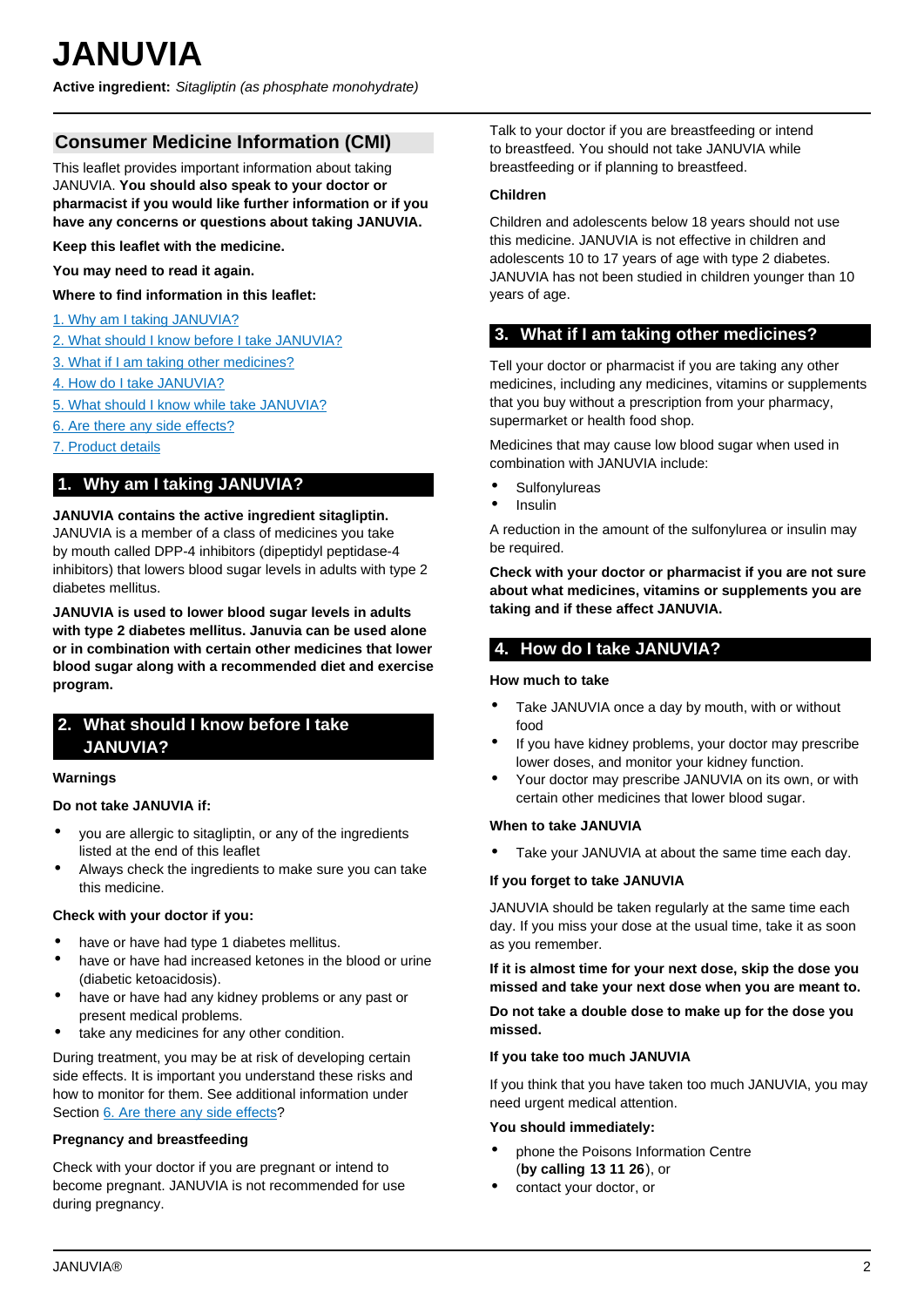• go to the Emergency Department at your nearest hospital.

## **You should do this even if there are no signs of discomfort or poisoning.**

## <span id="page-2-0"></span>**5. What should I know while taking JANUVIA?**

## **Things you should do**

Diet and exercise can help your body use its blood sugar better. It is important to stay on your doctor's recommended diet, exercise and weight loss program while taking JANUVIA.

## **Call your doctor straight away:**

• If you become pregnant while taking JANUVIA.

If you are about to be started on any new medicine, tell your doctor and pharmacist that you are taking JANUVIA.

Remind any doctor, dentist or pharmacist you visit that you are taking JANUVIA.

### **Things you should not do**

- Do not stop taking this medicine suddenly. Continue to take JANUVIA as long as your doctor prescribes it so it can continue to help control your blood sugar.
- Do not give JANUVIA to anyone else, even if they have the same condition as you.

### **Driving or using machines**

There is no information to suggest that JANUVIA affects your ability to drive a car or operate machinery.

### **Looking after your medicine**

Keep your tablets in the blister pack until it is time to take them.

Store it in a cool dry place away from moisture, heat or sunlight; for example, do not store it:

- in the bathroom or near a sink, or
- in the car or on window sills.

### **Keep it where young children cannot reach it.**

### **Getting rid of any unwanted medicine**

If you no longer need to take this medicine or it is out of date, take it to any pharmacy for safe disposal.

Do not take this medicine after the expiry date

## <span id="page-2-1"></span>**6. Are there any side effects?**

All medicines can have side effects. If you do experience any side effects, most of them are minor and temporary. However, some side effects may need medical attention.

See the information below and, if you need to, ask your doctor or pharmacist if you have any further questions about side effects.

## **Less serious side effects**

| Less serious side effects        | What to do    |
|----------------------------------|---------------|
| Signs of an infection of the     | Speak to your |
| breathing passages including     | doctor if you |
| runny nose, sore throat, cough,  | have any of   |
| soreness in the back of the nose | these less    |

| Less serious side effects                                                                                                                                                                                                                                                      | What to do                                     |
|--------------------------------------------------------------------------------------------------------------------------------------------------------------------------------------------------------------------------------------------------------------------------------|------------------------------------------------|
| and throat and discomfort when<br>swallowing, headache, flu-like<br>symptoms<br>Stomach discomfort and vomiting,<br>diarrhoea or constipation.<br>Muscle aches or pain in the joints,<br>back, arm, or leg<br>Itching, or blisters or the<br>breakdown of your skin (erosion). | serious side<br>effects and<br>they worry you. |

### **Serious side effects**

| Serious side effects |                                                                                                                                                                                                                                  | What to do                                                                                                                                        |
|----------------------|----------------------------------------------------------------------------------------------------------------------------------------------------------------------------------------------------------------------------------|---------------------------------------------------------------------------------------------------------------------------------------------------|
|                      | Allergic reactions including rash,<br>hives, and swelling of the face,<br>lips, tongue, and throat that may<br>cause difficulty in breathing or<br>swallowing.                                                                   | <b>Stop taking</b><br><b>JANUVIA.</b><br>Call your<br>doctor straight<br>away, or go                                                              |
|                      | Severe and persistent stomach<br>pain, often with nausea and<br>vomiting. These may be<br>symptoms of pancreatitis.<br>Pancreatitis can be a serious,<br>potentially life-threatening medical<br>condition.                      | straight to the<br><b>Emergency</b><br><b>Department at</b><br>your nearest<br>hospital if you<br>notice any of<br>these serious<br>side effects. |
|                      | Low blood sugar when JANUVIA<br>is used in combination with a<br>sulfonylurea medicine or with<br>insulin.<br>Severe blistering or the<br>breakdown of your skin (erosion).<br>Kidney problems (sometimes<br>requiring dialysis) |                                                                                                                                                   |

#### **Tell your doctor or pharmacist if you notice anything else that may be making you feel unwell.**

Other side effects not listed here may occur in some people.

### **Reporting side effects**

After you have received medical advice for any side effects you experience, you can report side effects to the Therapeutic Goods Administration online at [www.tga.gov.au/](http://www.tga.gov.au/reporting-problems) [reporting-problems](http://www.tga.gov.au/reporting-problems). By reporting side effects, you can help provide more information on the safety of this medicine.

**Always make sure you speak to your doctor or pharmacist before you decide to stop taking any of your medicines.**

# <span id="page-2-2"></span>**7. Product details**

This medicine is only available with a doctor's prescription.

### **What JANUVIA contains**

| <b>Active ingredient</b><br>(main ingredient) | Sitagliptin 25, 50 or 100 mg per<br>tablet |
|-----------------------------------------------|--------------------------------------------|
| <b>Other ingredients</b>                      | Microcrystalline cellulose                 |
| (inactive                                     | Calcium hydrogen phosphate                 |
| ingredients)                                  | Croscarmellose sodium                      |
|                                               | Magnesium stearate                         |
|                                               | Sodium stearyl fumarate                    |